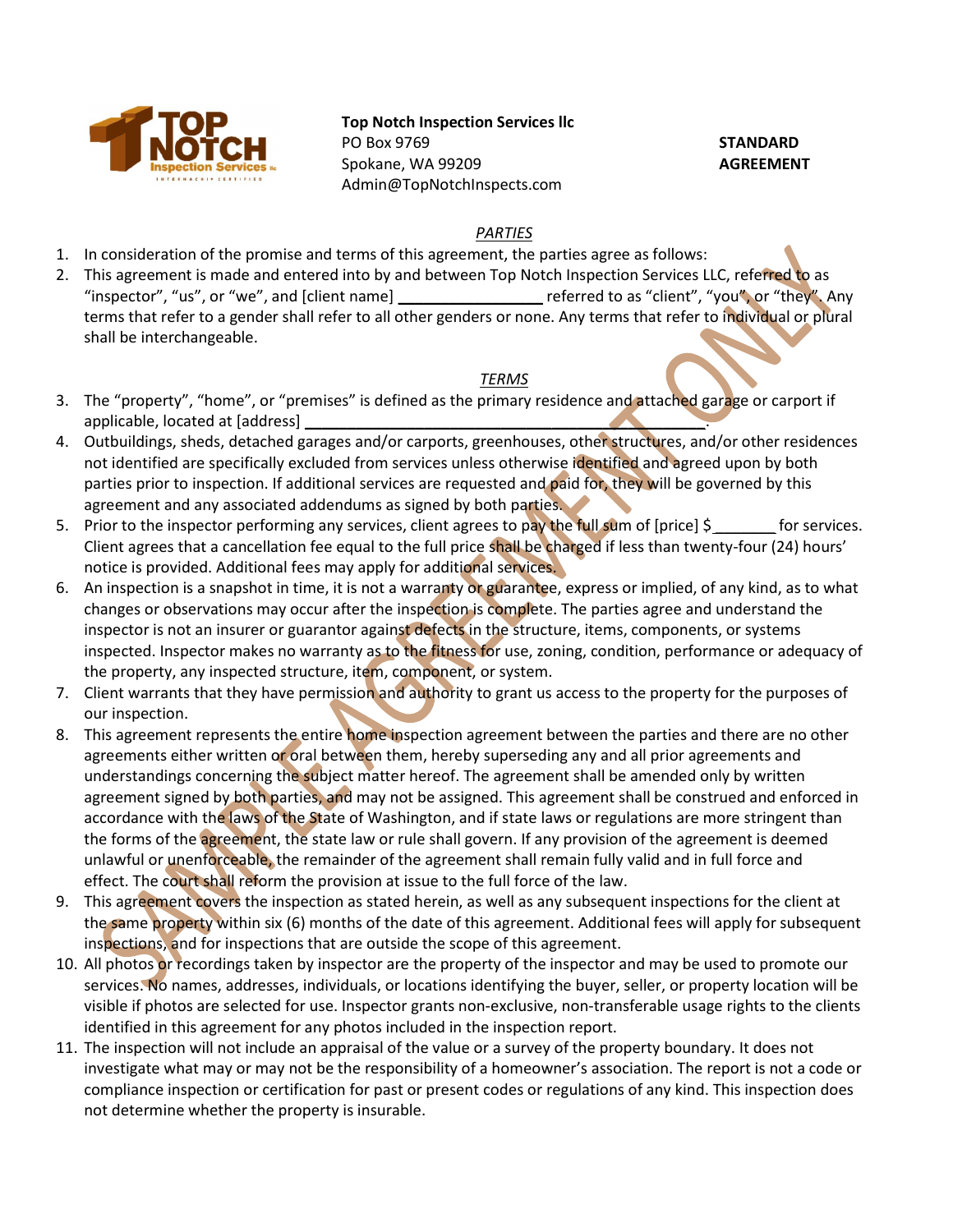- 12. Home inspectors are generalists and not specialists, our inspections are not technically exhaustive. We report on observations and direct you to a specialist for repair or evaluation as needed.
- 13. Verbal comments are for courtesy only and are not a part of any official report or findings; client decisions and actions should be based on the written inspection report only.
- 14. Additional services may be provided, as requested and paid for by client, through third-party laboratories including but not limited to water sampling, mold sampling, asbestos sampling. Client understands and agrees that we will use our best judgment to take samples and will provide the sample to a third-party laboratory for analysis and provide the results from the laboratory to you. Additionally, systems or components that you request and pay for us to inspect which are outside our scope will be conducted by a subcontracted third-party and we will provide the findings to you. Non-laboratory third-party subcontractors include but are not limited to elevator professionals, engineers, architects, real estate professionals, attorneys, electricians, plumbers, or other technicians. Claims specific to third-party services outside the scope of a standard inspection must be brought to and against the third-party contractor directly.

# OUR OBLIGATIONS

- 15. The parties agree that the Washington State Standards of Practice, referred to as "Standards" or "SOP" shall define the standard duty and the conditions, limitations, and exclusions of the inspection and are incorporated by reference herein. While these terms define standards, every situation is different. Often, an inspection will differ from the standards due to specific written agreements between the parties (for example, the client may wish to add services which have unique standards or the client may wish to exclude systems, components, or areas which we will honor), or due to the conditions found at the property. For a link to the most recent standards, visit the resource page from http://www.TopNotchInspects.com
- 16. The inspector will perform a noninvasive, limited visual inspection and prepare a written report identifying defects observed in the readily accessible installed systems and components of the property existing at the time of the inspection which the inspector deems to be material defects. Latent and concealed defects are excluded from the inspection. Where multiple instances of the same component exist, a representative number shall be inspected. Any comments above and beyond the standards are provided as a professional courtesy and are not part of the inspection.
- 17. We recommend additional services beyond the scope of a home inspection. We may offer some services such as a radon measurement, and we recommend you seek services we do not offer separately, such as a plot survey, appraisal, legal advice, or other professionals regulated by the State of Washington.
- 18. Exclusions of systems or components normally inspected: Items that are not, at the sole discretion of the inspector, reasonably safe and readily accessible or may cause property damage or personal harm will not be inspected. Those items will be identified in the inspection report as not inspected with an explanation as to why they could not be inspected at the time. If client would like the inspector to return when conditions permit a safe and accessible inspection, a re-inspection fee may apply.
- 19. Systems, items, and conditions which are not within the scope of the building inspection include, but are not limited to: radon, formaldehyde, lead paint, carbon, asbestos, toxic or flammable materials, molds, fungi, other environmental hazards; air quality; pest infestation; wood destroying organism inspection; sewer scope; security and fire protection systems; household appliances including but not limited to washer, dryer, refrigerator, and ice maker; humidifiers; paint, wallpaper and other treatments to windows, interior walls, ceilings, and floors; recreational equipment or facilities; pool/spa water purification systems (ozone generator/saltwater, etc.); underground storage tanks, energy efficiency measurements; motion or photo-electric sensor lighting; concealed or private secured systems; water wells; all overflow drains; heating systems accessories; solar heating systems; heat exchangers; sprinkler systems; water softener or purification systems; water quality; central vacuum systems; telephone, intercom or cable TV systems; antennae, lightning arrestors, load controllers; trees or plants; governing codes, ordinances, statutes, and covenants; and manufacturer specifications, recalls, and exterior insulation & finish system (EIFS). Client understands that these systems, items, and conditions are excepted from this inspection, and that the appropriate inspection should be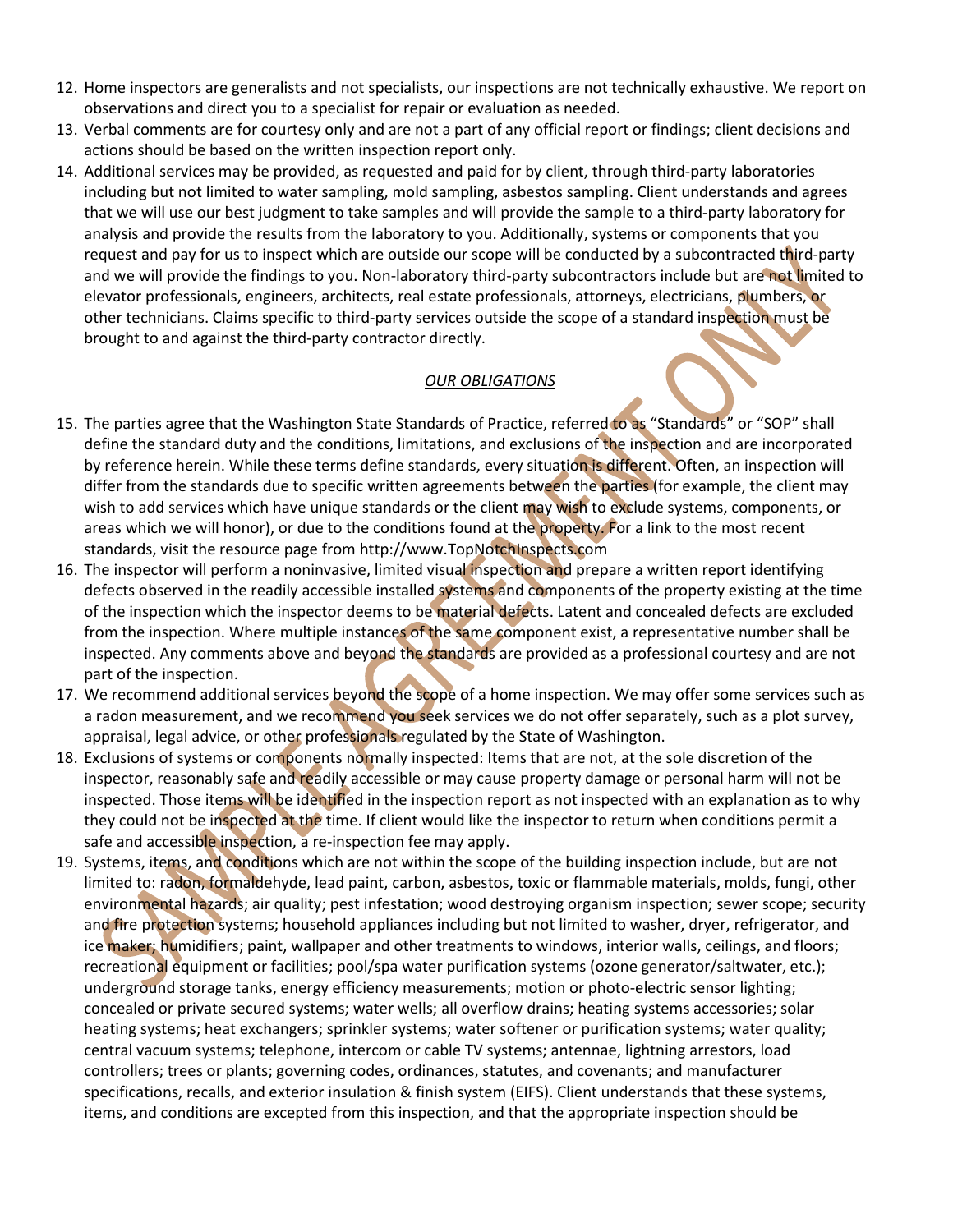scheduled for these components as needed. Any general comments about these systems, items, and conditions of the written report are informal only and do not represent an inspection. [client initial]

# YOUR OBLIGATIONS

- 20. Client agrees to read this agreement, understand it, and sign prior to inspection. Client is encouraged to attend the inspection, to ask questions, and further understand what is inspected and what is not.
- 21. Client represents that their obligation is a shared obligation incurred in the interest of the family, household, company, or interested party. The party signing this agreement represents that they have the authority to agree and accept communication on behalf of all other interested parties.
- 22. This agreement shall be binding to all spouses, family members, principals, successors, heirs, or other parties attempting to make claims in regards to the agreement. You understand and agree that your obligations are joint and several.
- 23. The inspection and report are performed and prepared for the sole and exclusive use and possession of the client. No other person or entity may rely on the report issued pursuant to this agreement. In the event that any person, not a party to this agreement, makes any claim against inspector, its employees or agents, arising out of the services performed by Inspector under this agreement, the client agrees to indemnify, defend, and hold harmless Inspector from any and all damages, expenses, costs, and attorney fees arising from such a claim.
- 24. Client warrants that they have done their due diligence in researching the property and declare that it meets their needs. Any findings we uncover during our inspection that cause you to stop pursuing the property are considered a successful inspection. It is our goal to help clients make appropriate decisions by reporting on the condition of the property, and as such if a client chooses to stop the purchase or sale of a property during or after our inspection, no refund or discount will be provided. Client understands that our inspection has saved them the purchase price of the property and any associated repairs.
- 25. You agree to follow any and all recommendations for further evaluation by a specialist as noted in our report prior to occupancy in a timely manner, and that whenever a specialist is recommended, they are liable for their inspection findings. You further agree to complete the repair recommendations made by us directly prior to occupancy in a timely manner. Failing to follow all recommendations will violate the terms of the agreement and if all guidance is not followed, client agrees to hold inspector harmless for any and all defects, deficiencies, and damages.
- 26. If client is a party to a real estate transaction, client hereby authorizes inspector to release a copy of the report to the client's realtor or agent, if any.
- 27. In the event you believe you have a claim against us regarding an installed system or component of the premises which was inspected by the inspector and was not in the condition reported by the inspector, you agree to notify us in writing at least 72 hours prior to repairing or replacing such system or component and to allow inspector full and immediate access to the premises. The client further agrees that the inspector is liable only if there has been a complete failure to follow the standards adhered to in the report or state law. Furthermore, any legal action must be brought within one (1) year from the date of the inspection, or will be deemed waived and forever barred.
- 28. Client warrants that the property is safe and ready for inspection. If the inspector deems an area, system, or component not safe or ready for inspection, no discount or refund will be provided.
- 29. If buyer, or buyer's agents or contractors damage the property during the exercise of buyer's rights under this agreement, buyer shall immediately reimburse seller for all costs incurred for the correction of such damage.

# LIABILITY AND CLAIMS

30. Inspector's liability for mistakes or omission in this inspection report is limited to twice the fee paid for the applicable service. The liability of inspector's principals, agents, and employees is also limited to this amount. This limitation applies to anyone who is damaged or has to pay expenses of any kind because of mistakes or omissions in the inspection and report. This liability limitation is binding on client and client's spouses, heirs, principals, assigns and anyone else who may otherwise claim through client. Client assumes the risk of all losses greater than this amount. Client agrees to immediately accept a refund of twice the fee paid as full settlement for any and all claims which may ever arise from this inspection. Furthermore, client agrees to sign general